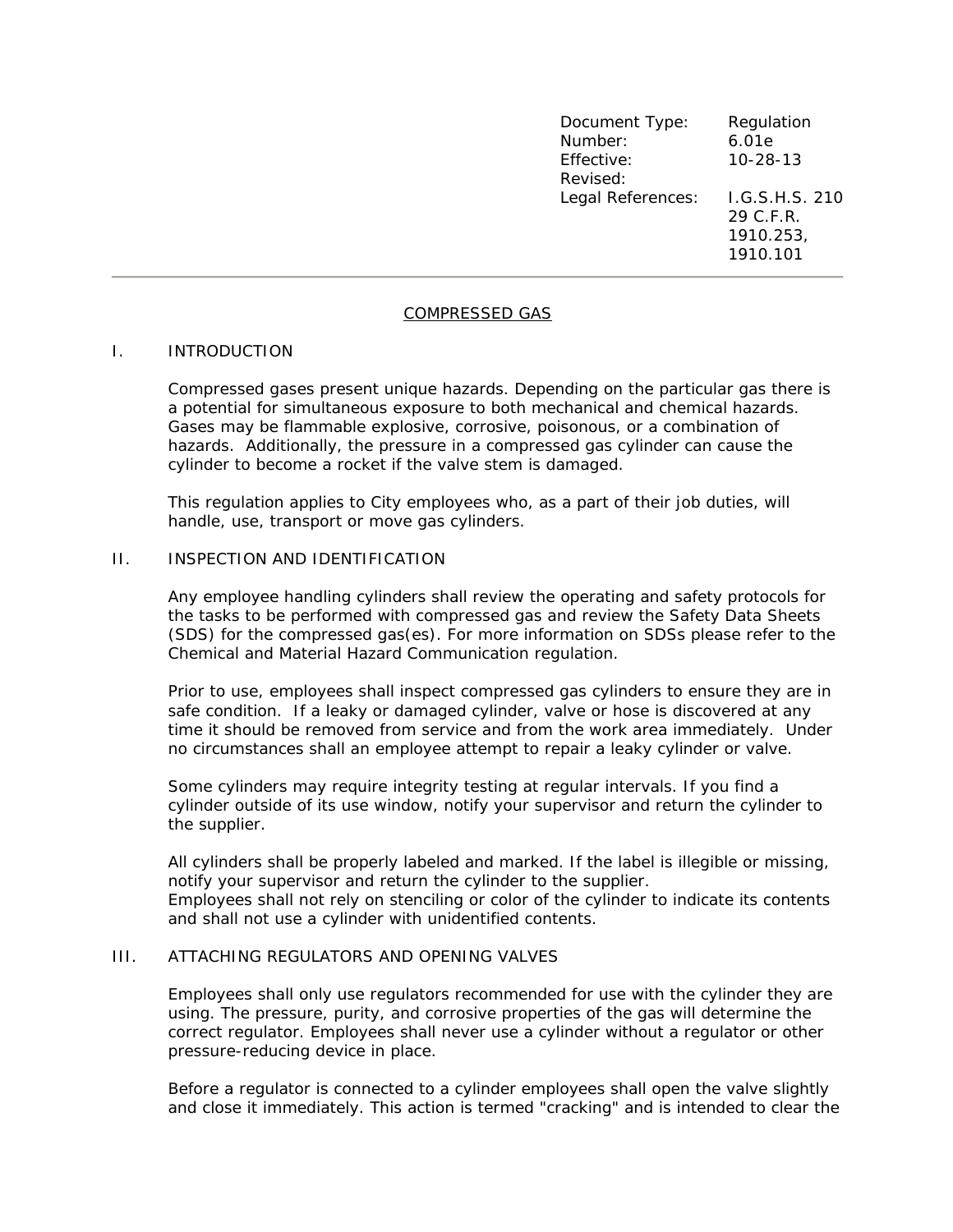valve of dust or dirt that might otherwise enter the regulator. When opening a valve the employee shall position the cylinder with the opening pointing away from them and others nearby. The valve of a fuel gas cylinder shall not be cracked where the gas would reach welding work, sparks, flame or other possible sources of ignition. Toxic gas cylinders shall not be cracked.

When finished using a compressed gas system, the employee shall turn off the main cylinder valve, bleed the regulator and lines, and close the regulator. Employees are not to leave the regulator under pressure by closing down flow from the regulator without shutting off the main cylinder valve.

## IV. OTHER DO'S AND DON'TS

- A. Cylinders shall not be used as rollers or supports;
- B. No person other than the gas supplier shall attempt to mix gases in a cylinder;
- C. No employee shall use a cylinder's contents for purposes other than those intended by the supplier;
- D. All cylinders used shall meet the Department of Transportation requirements;
- E. All components of compressed gas equipment shall be inspected by the employee prior to use. Defective equipment shall not be used and shall be removed from service;
- F. Torches that have become clogged shall be cleaned in accordance with the manufactures instructions, using wires, drills or other devices that are designed for that purpose; and
- G. All components of compressed gas equipment shall be removed from service if they are damaged or are not in working order.

# IV. TRANSPORTING OR MOVING GAS CYLINDERS

Always protect the valve during transport by removing the regulator and replacing the valve cover. Larger cylinders shall be transported with a cylinder cart. Rolling or "walking" cylinders is extremely hazardous. When a cylinder cart is not used, cylinders shall be moved by tilting and rolling on the bottom edges.

When transporting cylinders in vehicles they shall be securely fastened in a vertical position with chains or tie-downs and not permitted to roll.

## V. STORAGE OF COMPRESSED GASES

- A. Each facility using compressed gases shall designate areas for storage of compressed gasses. These areas shall be well-protected, well-ventilated, and dry;
- B. Compressed gas cylinders shall be secured in an upright position at all times. A suitable cylinder cart, chain or other steadying device shall be used to keep cylinders from being knocked over while in use or in storage,
- C. Place an "Empty" tag on cylinders that no longer supply adequate pressure for use;
- D. If a cylinder is not in use, removal of the regulator and replacement of the valve cap is recommended; and
- E. Compressed Fuel Gases